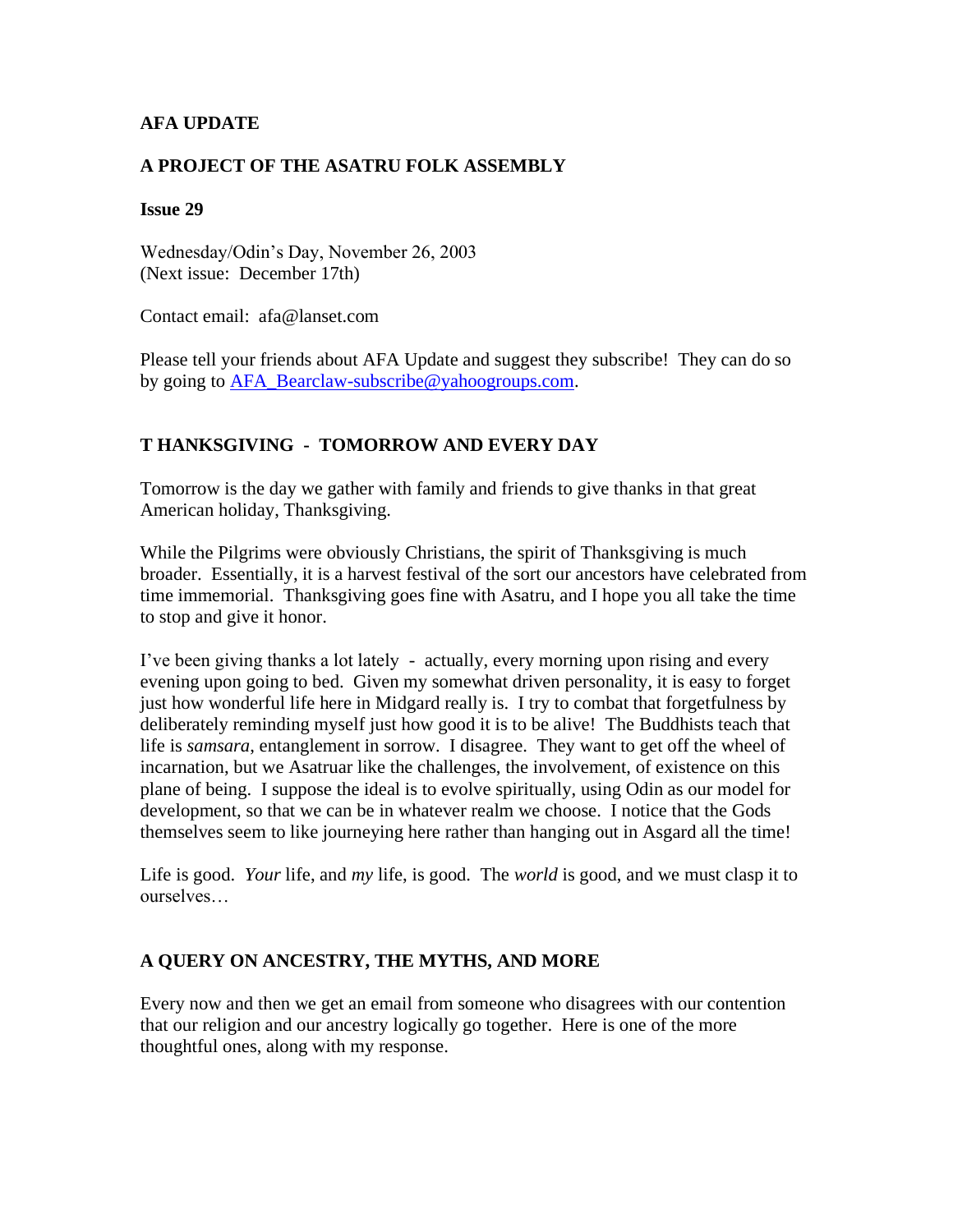# Dear Sir,

I found your website interesting. I am a European American and I am very proud of my ethnic background. However, I wish to ask you about the recent genetic discoveries proving that all human beings originated in Africa about 60,000 years ago. According to the Genetic Anthropologist Spencer Wells all human beings on the planet can trace their heritage back to the San Bushman people of Africa... in a sense that means that we're all San Bushman... that is your tribe. All of people, under the skin, are Africans and old fashioned ideas about race are not only socially divisive - but scientifically wrong. As for religious beliefs all religions must be able to withstand the microscope of science. The religion must adapt under scientific discovery or be thrown into the trash can. In fact, the only religion which can be said to not fall apart under the eye of science is Buddhism.

We all know that the sun and the moon are not being chased by wolves. We all know that there is no such thing as a midgard serpent holding the oceans on the flat earth. We know that the aurora are not the valkary. And the blue dome in the sky is not Ymir's skull. Such myths maybe provide ancient wisdoms but cannot be taken literally. Also, remember that Thor is the result of an interracial marriage between the Aesir and the Jotnr

I noticed as well, that in your claim that people of European background should recover their ancient pagan religions, you neglected the pagan religion of my ancetors - the ancient Romans. I saw a lot about Thor, and Odin, etc; but nothing about Jupiter and Juno. As an Italian American I take pride in my heritage - especially the fact that while most of the world were still rubbing sticks together to make fire we had universities, philosophers, poets, engineers, and empires.

Sincerely,

C.

Dear C.,

Thank you for your thoughtful letter. Your questions are reasonable, intelligent, and well-presented. I'll try to address them in an orderly way.

# **African Origins/Race**

Whether or not *homo sapiens* originated in Africa or crossed the threshold into humanity after dispersing into other parts of the world is always a matter of contention. Many years of observation have shown me that scientific opinion on this question oscillates about every ten or fifteen years. But ultimately the question of African origin has nothing to do with your next suggestion, that race is not a valid concept. A shared African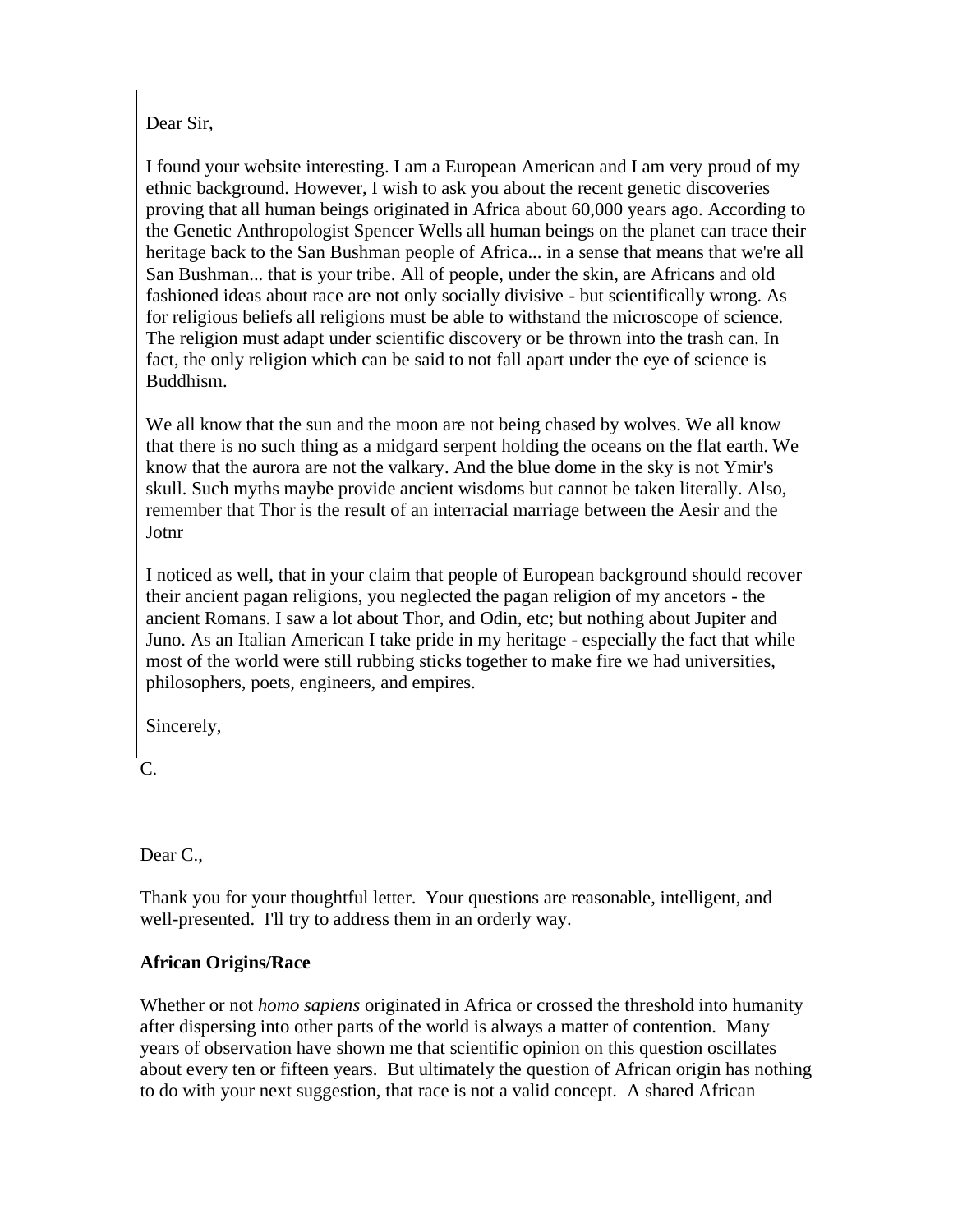ancestry would not take away the very real differences between the human populations we call "races." (Professor James Baker, of Oxford, suggested the word *taxon* [plural *taxa*] instead of the emotionally laden term "race.")

Neither I nor the AFA have ever suggested that European peoples are not related to the rest of humanity, only that we (like every other group) are unique and worthy of preservation. This is not about "supremacy" but rather about our birthright.

Forensic anthropologists use the concept of race on a daily basis, noting a myriad physical characteristics which, taken together, can tell with a very high probability the racial background of a bare human skeleton (demonstrating that we are not, literally, "all the same under the skin"). Likewise, modern medicine is forced to take racial differences into account when prescribing medications to patients of different backgrounds. The fact that different races have different susceptibilities to illnesses and diseases is another objective validation of the general concept of race.

Human variation is much more than skin deep. The work of Dr. Daniel Freedman reveals consistently different reactions in newborn infants of different heritage (One could accuse Freedman of racism - but this is unlikely to be true, since he is Caucasian and his wife is from China). Moreover, the hereditability of psychological traits and behavioral dispositions has been demonstrated in a myriad of studies conducted by Dr. Philippe Rushton (*Race, Evolution, and Behavior*) and others.

*My position is that differences between human groups are real, that they are significant, and that they are to be honored and celebrated rather than ignored. It would be a dull world if we were all the same.*

### **Literalism in the Myths/Thor's Parentage**

You are of course right - the myths are not to be taken literally. Hence, we need not believe Thor to be the product of an interracial marriage just because the Eddas describe him as the offspring of Odin and a giantess. If we are not to believe that the Sun and the Moon are chased by two wolves, or that the sky is really Ymir's skull, then we certainly are not obliged to accept that Thor is the literal offspring of Odin and a giantess. The Shining Ones are not likely to be bound by our biological paradigms.

I have never been advocated a literal reading of the myths. Mythology is "that which never happened, but is always true." Taking mythology as history limits it to the mundane world of space and time, when it is so much more than that!

#### **Native Roman Religion**

I absolutely encourage you to seek out the religion of your Roman ancestors! Certainly they built a proud heritage and you could only gain by a study of that rich inheritance.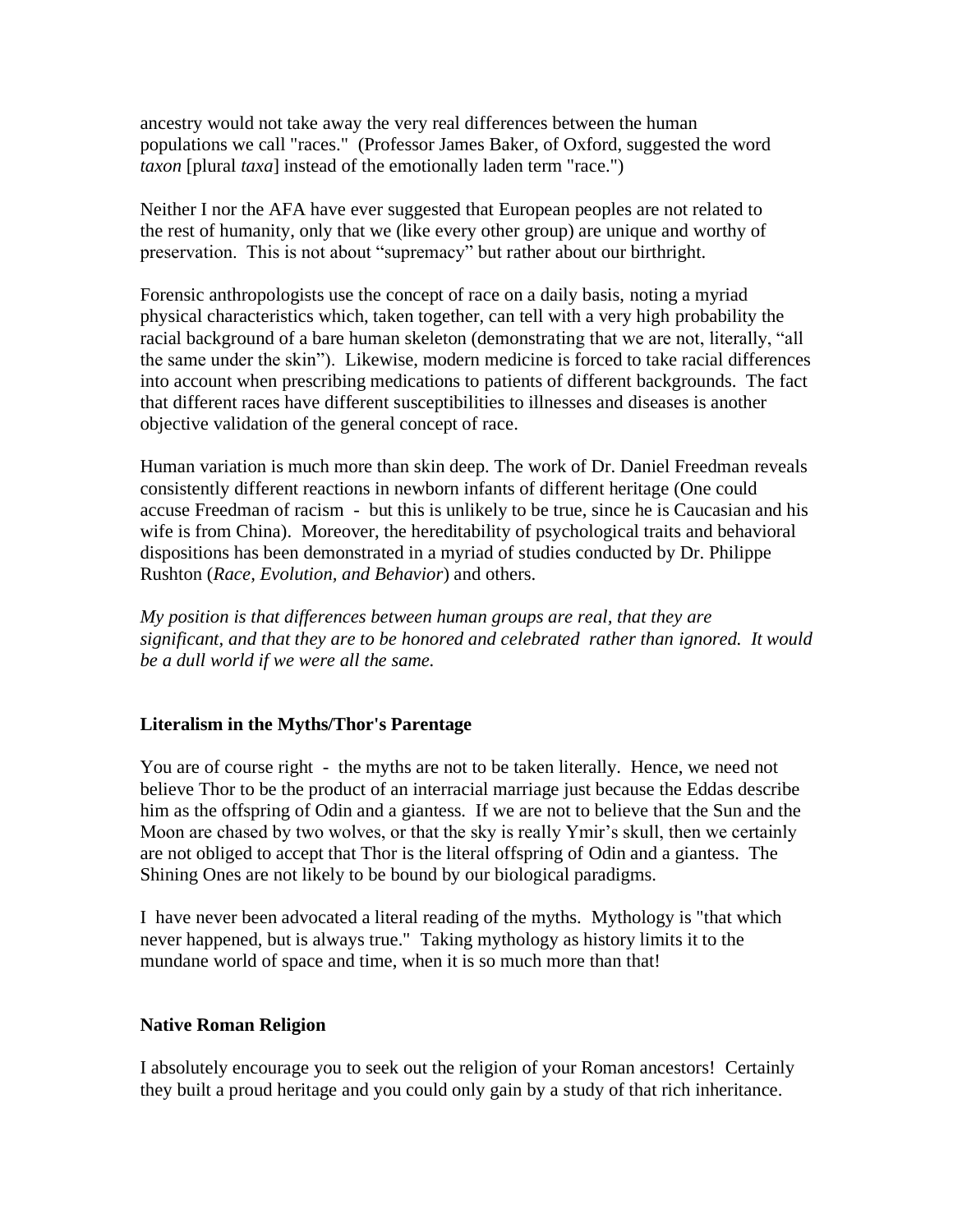The indigenous religion of Rome shares common roots with Celtic, Germanic, and Vedic Indian belief - all tracing back to our common Indo-European origins. I suggest the writing of Georges Dumezil on comparative religion for more information on this.

Again, thank you for your questions.

Hail the Holy Ones!

Stephen A. McNallen

# **THIS YULETIDE, BOYCOTT CHINA!**

What does boycotting China have to do with Asatru? Simple - China is repressing (indeed, destroying) the cultures and peoples of Tibet, East Turkestan, and Mongolia. The AFA has sided with indigenous peoples everywhere in their desire to remain free and to work out their own destiny. This principle is written into our Declaration of Purpose and has been a part of our program from the very beginning.

When you do your seasonal shopping, please take a moment to look at the label. If it says "Made in China," put it back on the shelf.

Purchasing Chinese merchandise supports the modernization of that country's military machine. Some Chinese goods are made under slave-labor conditions in the *laogai*, Beijing's equivalent to the old Soviet gulag. Other items are produced in factories directly owned by the military. Please don't support tyranny!

Good alternatives to common Chinese products include books (like the one on Odin we reviewed in the last AFA Update?) or European imported cultural items. American manufacturers, of course, can always use your support in their struggle to survive in the face of the "rush to the bottom" that is globalization.

For more information, please visit [http://www.boycottmadeinchina.org](http://www.boycottmadeinchina.org/), [http://www.rangzen.net](http://www.rangzen.net/), [http://www.rangzen.org,](http://www.rangzen.org/) and [http://www.buyamerican.com](http://www.buyamerican.com/)!

### **IMPORTANT DATES**

December 9 - Day of Remembrance for Egil Skallagrimsson. Warrior, poet, and devout follower of Odin, Egil's complex character is mirrored by the paradoxical nature of his patron among the Gods. Read excerpts from Egil's saga on this day, or better yet, write a poem or do something bold!

December 20 - Winter Night. Coming just before the winter solstice, Mother Night is when the new year is born. The traditional twelve days of Yule begin now. This is a